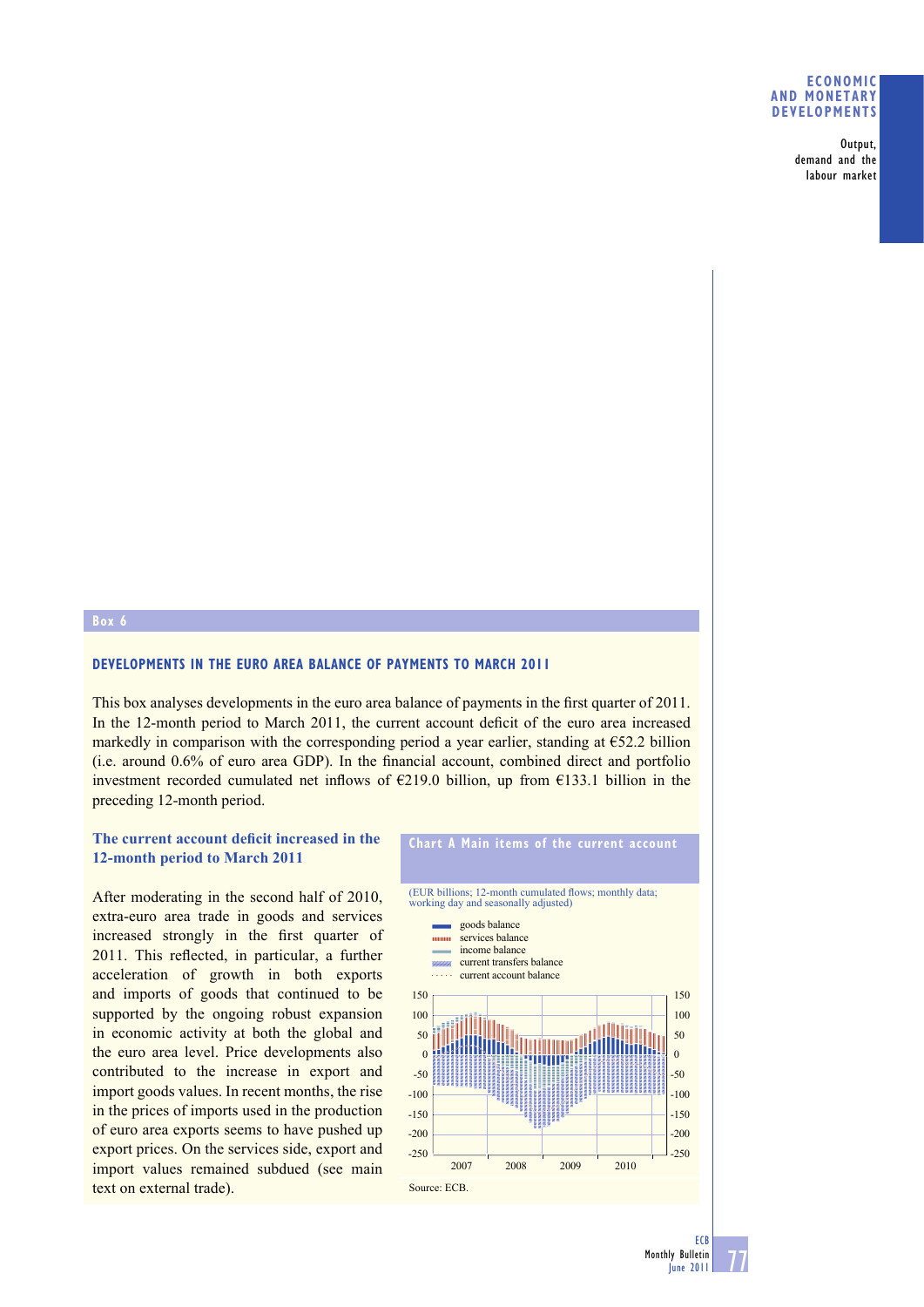# **Main items of the euro area balance of payments**

(seasonally adjusted data, unless otherwise indicated)

|                                         |         |                | <b>Three-month</b><br>cumulated figures |         |         |         | 12-month<br>cumulated figures |          |
|-----------------------------------------|---------|----------------|-----------------------------------------|---------|---------|---------|-------------------------------|----------|
|                                         | 2011    | 2011           |                                         | 2010    |         | 2011    | 2010                          | 2011     |
|                                         | Feb.    | Mar.           | June                                    | Sep.    | Dec.    | Mar.    | Mar.                          | Mar.     |
|                                         |         |                |                                         |         |         |         |                               |          |
| <b>EUR</b> billions                     |         |                |                                         |         |         |         |                               |          |
| <b>Current account</b>                  | $-6.5$  | $-4.7$         | $-11.2$                                 | $-8.2$  | $-16.0$ | $-16.8$ | $-13.0$                       | $-52.2$  |
| Goods balance                           | $-1.9$  | 0.8            | 3.3                                     | 5.2     | 0.0     | $-2.9$  | 47.4                          | 5.6      |
| <b>Exports</b>                          | 146.9   | 146.2          | 388.1                                   | 395.6   | 408.8   | 436.5   | 1,341.6                       | 1,629.0  |
| Imports                                 | 148.8   | 145.4          | 384.8                                   | 390.3   | 408.8   | 439.4   | 1,294.2                       | 1,623.4  |
| Services balance                        | 3.6     | 3.8            | 9.6                                     | 11.0    | 10.3    | 11.5    | 35.2                          | 42.5     |
| <b>Exports</b>                          | 42.9    | 44.1           | 128.8                                   | 129.7   | 130.8   | 131.8   | 477.4                         | 521.1    |
| Imports                                 | 39.4    | 40.3           | 119.1                                   | 118.7   | 120.4   | 120.3   | 442.2                         | 478.6    |
| Income balance                          | $-0.1$  | $-0.3$         | 1.0                                     | $-0.6$  | $-4.1$  | $-1.1$  | 0.2                           | $-4.7$   |
| Current transfers balance               | $-8.0$  | $-8.9$         | $-25.1$                                 | $-23.9$ | $-22.3$ | $-24.3$ | $-95.7$                       | $-95.6$  |
| Financial account <sup>1)</sup>         | 7.4     | 2.6            | 25.4                                    | 3.9     | $-10.9$ | 28.3    | $-14.6$                       | 46.6     |
| Combined net direct and portfolio       |         |                |                                         |         |         |         |                               |          |
| investment                              | 75.3    | 70.4           | 63.9                                    | $-47.8$ | 68.9    | 134.0   | 133.1                         | 219.0    |
| Net direct investment                   | $-22.0$ | $-6.6$         | $-29.8$                                 | $-30.8$ | 27.2    | $-22.2$ | $-94.8$                       | $-55.6$  |
| Net portfolio investment                | 97.3    | 77.0           | 93.7                                    | $-17.1$ | 41.6    | 156.2   | 227.9                         | 274.5    |
| Equities                                | 32.2    | 29.1           | 26.7                                    | 29.1    | 34.3    | 76.5    | 58.9                          | 166.6    |
| Debt instruments                        | 65.1    | 47.9           | 67.0                                    | $-46.1$ | 7.4     | 79.8    | 168.9                         | 107.9    |
| Bonds and notes                         | 28.1    | 41.1           | 75.9                                    | $-97.1$ | 33.1    | 32.7    | 24.9                          | 44.6     |
| Money market instruments                | 37.0    | 6.8            | $-8.9$                                  | 50.9    | $-25.8$ | 47.1    | 144.1                         | 63.3     |
| Net other investment                    | $-66.6$ | $-62.5$        | $-41.4$                                 | 54.3    | $-79.2$ | $-90.7$ | $-169.8$                      | $-157.0$ |
| Percentage changes from previous period |         |                |                                         |         |         |         |                               |          |
| <b>Goods and services</b>               |         |                |                                         |         |         |         |                               |          |
| <b>Exports</b>                          | 0.8     | 0 <sup>3</sup> | 5.9                                     | 1.6     | 2.7     | 5.3     | $-9.4$                        | 18.2     |
| Imports                                 | 1.2     | $-1.3$         | 7.5                                     | 1.0     | 4.0     | 5.8     | $-13.0$                       | 21.1     |
| <b>Goods</b>                            |         |                |                                         |         |         |         |                               |          |
| <b>Exports</b>                          | 2.4     | $-0.5$         | 6.7                                     | 1.9     | 3.3     | 6.8     | $-10.6$                       | 21.4     |
| Imports                                 | 2.4     | $-2.3$         | 8.6                                     | 1.4     | 4.7     | 7.5     | $-15.3$                       | 25.4     |
| <b>Services</b>                         |         |                |                                         |         |         |         |                               |          |
| <b>Exports</b>                          | $-4.2$  | 2.7            | 3.6                                     | 0.7     | 0.8     | 0.8     | $-5.7$                        | 9.2      |
| Imports                                 | $-3.0$  | 2.5            | 4.1                                     | $-0.4$  | 1.5     | $-0.1$  | $-5.4$                        | 8.2      |

Source: ECB.

Notes: Figures may not add up, owing to rounding.<br>1) Figures refer to balances (net flows). A positive (negative) sign indicates a net inflow (outflow). Not seasonally adjusted.

In the 12-month period to March 2011, the current account deficit increased to  $652.2$  billion (around 0.6% of euro area GDP), from  $\epsilon$ 13.0 billion in the corresponding period a year earlier (see the table and Chart A). This was the result of a deterioration in the goods balance and, to a lesser extent, in the income balance, partly compensated for by an improvement in the services balance. The current transfers balance remained unchanged. In particular, the lower goods surplus was partly due to the increase in oil prices experienced during the year, which contributed to a widening of the oil trade deficit to  $\epsilon$ 190.6 billion in the 12-month period to February 2011, well above the level of €143.1 billion registered a year earlier. Finally, the services surplus continued to increase during the 12-month period to March 2011, with the growth rates of both imports and exports turning positive compared with a year earlier, mirroring developments in world trade and the robust economic recovery that occurred over that period.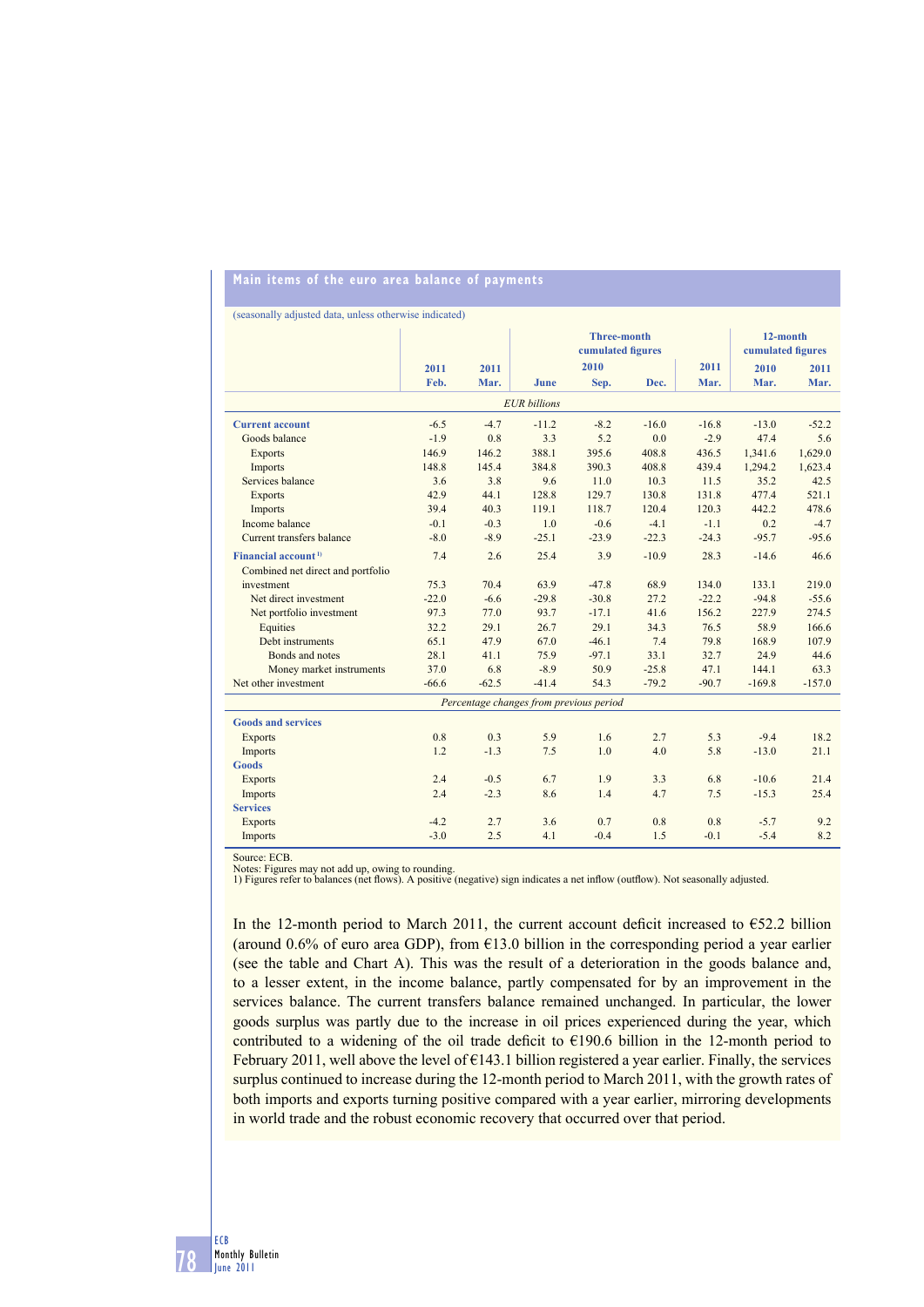### **ECONOMIC AND MONETARY DEVELOPMENTS**

Output, demand and the labour market

## Net inflows resumed in the financial account in the first quarter of 2011

The financial account balance recorded net inflows in the first quarter of 2011, as opposed to net outflows in the previous quarter, mostly reflecting a marked increase in the net inflows in portfolio investment (see the table).

In the first quarter of 2011, the main driver of developments in portfolio investment was the increase in net inflows in debt instruments, specifically in money market instruments. In fact, investment by non-euro area residents in money market instruments issued by euro area residents rebounded significantly in this quarter. The rebound was particularly evident for the euro area banking sector, which is in line with the overall increase in the issuance of money market instruments by euro area banks in this quarter and suggests that funding conditions may have been somewhat more favourable. At the same time, the outflows in money market instruments of the non-bank sectors, as registered in the last quarter of 2010, came to a halt.

Focusing on equity, net inflows also increased in the first quarter of 2011. In particular, euro area investors reduced their investment in foreign equity securities slightly, probably as a result of episodes of heightened uncertainty and volatility in global equity markets. On the liability side, investment by foreign investors in euro area equity securities remained broadly stable. In particular, inflows into equity securities issued by euro area banks were registered in the first quarter of 2011, as opposed to outflows in the last quarter of 2010, possibly reflecting the efforts of euro area banks to raise capital and reinforce their balance sheets.

Net outflows in foreign direct investment resumed in the first quarter of  $2011$ , driven primarily by an increase in investment by euro area investors in equity capital abroad. This was possibly related to better long-term investment prospects on the back of profit announcements that exceeded expectations and a more favourable global economic outlook.

Turning to longer-term developments, combined net direct and portfolio inflows increased considerably to €219.0 billion in the 12-month period to March 2011, up from €133.1 billion in the previous year. The main driver of this increase was net inflows in portfolio investment and, more specifically, equity securities (see the table and Chart B). The higher net inflows into equity in this period were the result of the fact not only that foreign investors increased their investment in euro area equities, but also that investment by euro area investors in foreign equities was rather subdued. The latter reflects the aforementioned developments in the first quarter of 2011 and the process of repatriation of funds by euro area investors in the second quarter of 2010, amid falling and volatile stock market prices. At the same time, net inflows in debt instruments declined in the 12-month period to